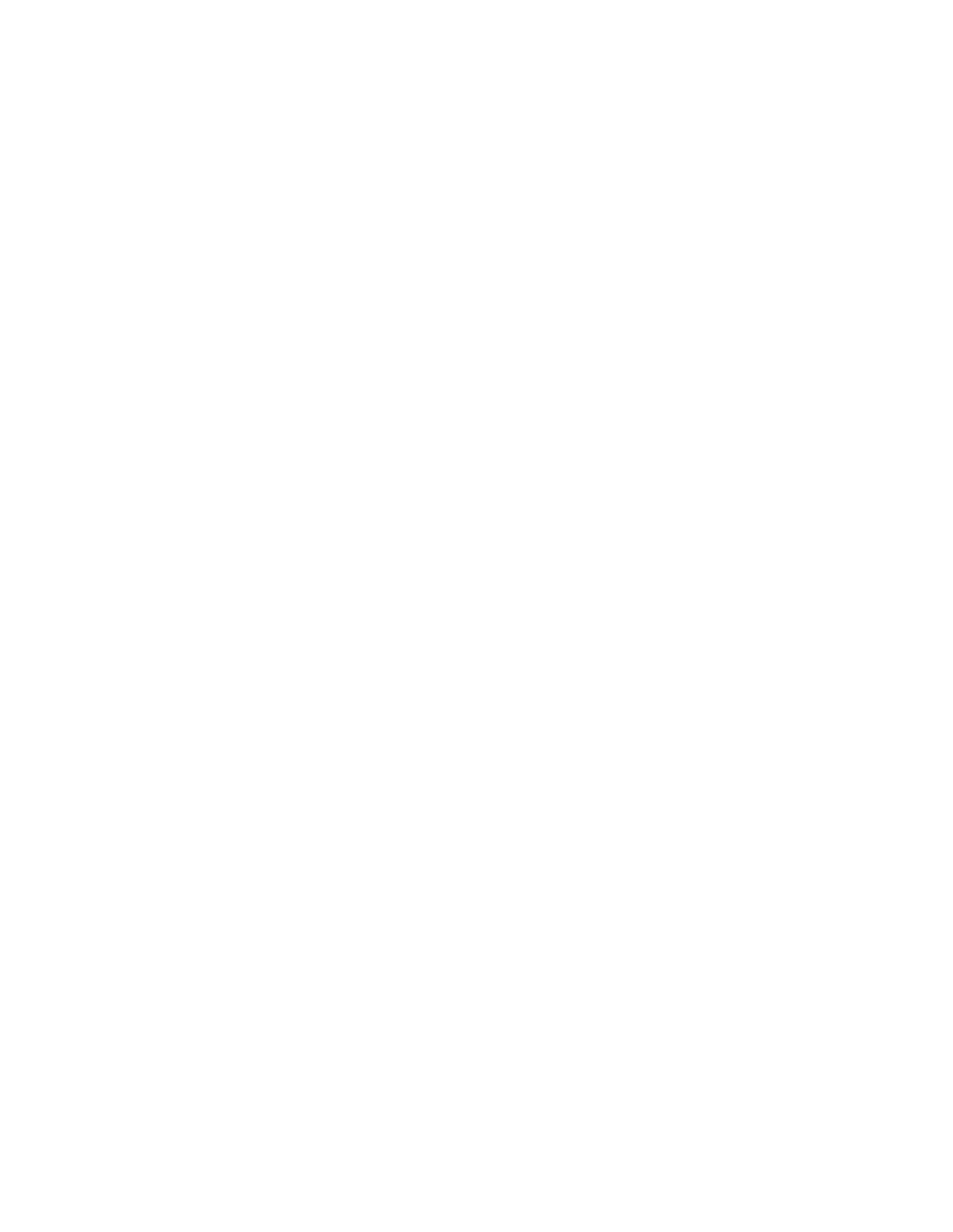# Packet Separation in Phase Noise Impaired Random Access Channel

Milutin Pajovic<sup>1</sup>, Gozde Ozcan<sup>2</sup>, Toshiaki Koike-Akino<sup>1</sup>, Pu Wang<sup>1</sup>, Philip Orlik<sup>1</sup>

<sup>1</sup>Mitsubishi Electric Research Laboratories (MERL), Cambridge, MA, 02139, USA

<sup>2</sup> Broadcom Limited, Irvine, CA, 92617, USA

Email: pajovic@merl.com

*Abstract*—A growing number of applications may benefit from embedding receiver with the capability to separate collided packets directly on a physical layer. For example, in IoT's random access channel scenario, a number of IoT devices are placed in the same cell, occasionally transmit messages, and are assigned non-orthogonal channel resources, giving rise to packet collisions. While channel access techniques for sharing a common channel are usually employed in most multi-user communication systems, they cause channel underutilization and increased latency. This paper considers a scenario where multiple users asynchronously transmit packets over a shared channel and are not subject to a random access mechanism, or the mechanism itself fails to prevent packet collisions. Assuming that each packet consists of a common preamble and information bearing payload, and experiences random delay, frequency offset, phase noise variation and block flat fading channel, we propose a packet separation algorithm which recovers collided packets, estimates their parameters and detects corresponding payload symbols. The performance of the proposed method is validated using simulations and benchmarked against bounds.

# I. INTRODUCTION

A communication system involving multiple users which transmit signals over non-orthogonal resources (space, frequency, time, and/or code) conventionally has a builtin channel access mechanism whose goal is to reduce likelihood of collisions between packets sent by different users, e.g., [1]. While channel access techniques reduce the number of packet collisions, they lead to channel underutilization and increased latency. Consequently, a variety of applications may benefit from embedding the receiver with the capability to separate collided packets directly on a physical layer.

One such application that has recently received a considerable attention pertains to the Internet of Things (IoT) realm, where a large number of IoT devices are placed within the same cell and occasionally transmit short messages to the common base station [2], [3]. Employing conventional communication strategies in the design of such a system turns out to be highly challenging. Namely, due to a large number of IoT devices and short messages they transmit, allocating orthogonal resources to them is nearly impossible. Also, since the IoT devices only occasionally transmit messages, using network resource management and control may lead to an excessive communication overhead. Hence, resolving packet collisions directly on a physical layer seems to be the most promising strategy.

In some other applications, the capability of separating collided packets directly on a physical layer may be a viable feature in addition to a conventional channel access mechanism. In particular, the channel access mechanism may grant transmission to a latency-critical packet which may collide with a packet already on the air, thus prompting the need to separate the colliding packets in the receiver. For example, different entities on a factory floor wirelessly exchange command and control messages. Reliable delivery of those messages with low latency is the main requirement to be met to facilitate efficiency in manufacturing processes [4]. In yet another application, the V2X paradigm is expected to enhance safety on the roads and, consequently, a timely delivery of safety related messages is critical.

Motivated by the above applications, we consider a random channel access problem where multiple users asynchronously transmit packets in the same frequency band. Due to Doppler shift and imperfections in the transmitters' oscillators, caused for example by employing inexpensive oscillators in the IoT devices, each transmitted packet exhibits frequency offset and phase noise impairment. To aid packet separation, each packet consists of a common preamble, known in advance, while the information bits are contained in the packet payload. We propose a packet separation algorithm which estimates collided packets' delays, frequency offsets, corresponding channel coefficients and phase noise variations, as well as detects payload bits.

## II. RELATION TO PRIOR WORK

A growing research body of packet separation for random access channel assumes that only a small portion out of a large and known number of users simultaneously transmit symbols and exploits sparse recovery framework to detect active users and their transmitted information [5]. As such, assuming perfect time synchronization, [6], [7] employ element-wise sparsity, [8] performs block sparsity aided separation, [9] probabilistically treats the separation problem by imposing an arrival model on users, while [10], [11] propose reduceddimension multi-user detection (MUD) processors exploiting analog sparsity. Sparse recovery approaches are also employed in smart-meter applications [12], [13].

Few more recent works are relevant to current paper. As such, [14] considers time and frequency asynchronous transmissions of known and user-specific packets that go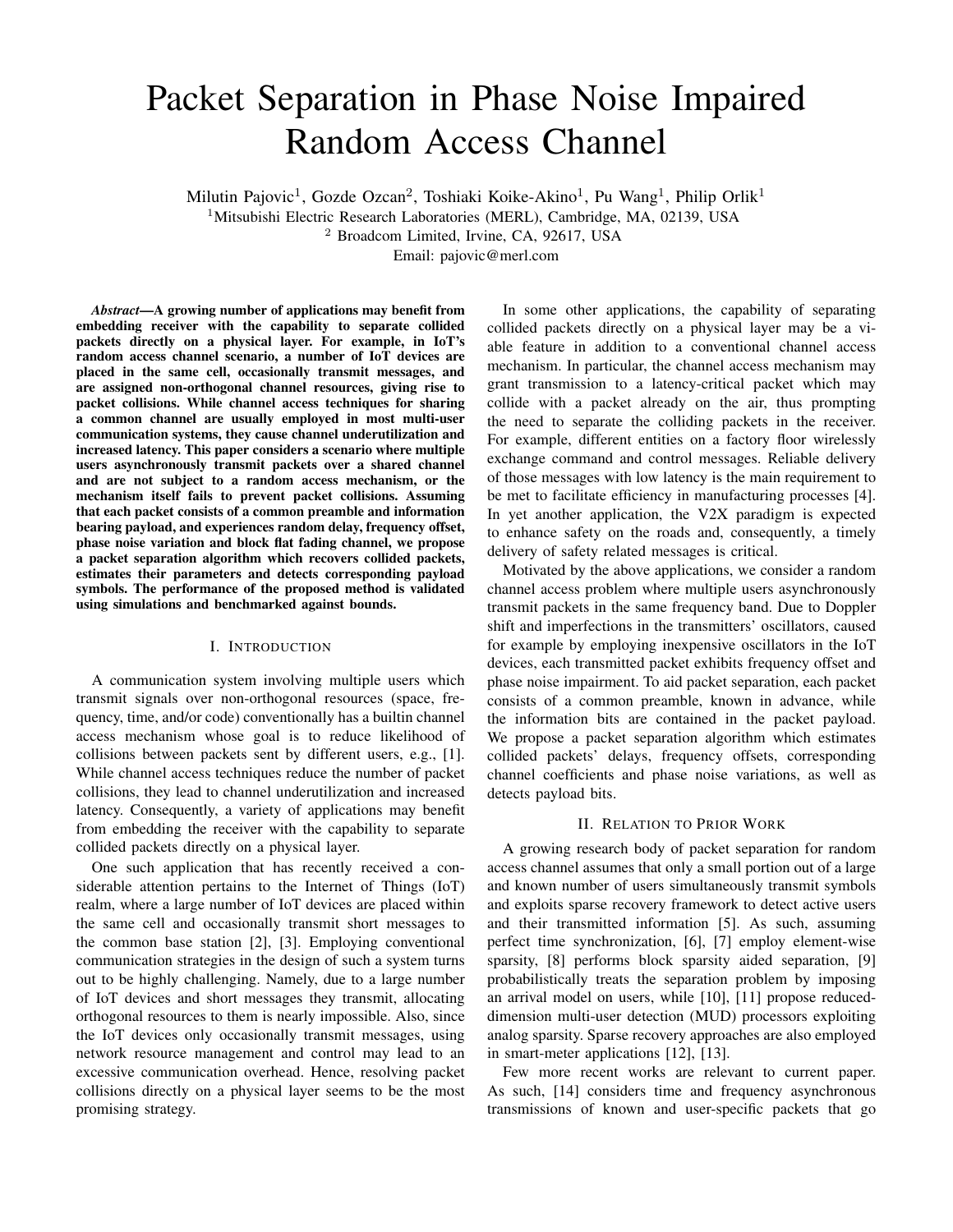through unknown multipath channels and separates them on the receiver side for the purpose of link acquisitions of active users. The separation algorithm from [15] considers packets encoded with spreading codes, asynchronous in time, synchronous in frequency, and transmitted through known, single path channels. Finally, [16], [17] propose separation algorithms when transmitted packets are encoded with spreading codes, transmitted through unknown multipath channels, asynchronous in time with relative delay of up to one signaling interval, and synchronous in time. In comparison, each packet in our setup has the same preamble and unknown data content, not subject to a spreading/precoding, and channels from active users are unknown and estimated on the receiver side. In addition, the transmissions in our setup are asynchronous in time and frequency, and each packet undergoes a random and independent phase noise variation, estimated and corrected on the receiver side.

Since the transmitted packets undergo random frequency offsets, the considered scenario resembles a sinusoid separation problem setup. A vast literature has been devoted to a sinusoid separation problem, with prominent results being the MUSIC algorithm [18], recent off-the-grid optimizationbased approaches exploiting frequency domain sparsity [19], [20] and a practical OMP-like recovery with frequency estimate refinement step [21]. Although the proposed algorithm separates colliding packets in the frequency offset and delay domain, we emphasize that the considered problem is more challenging than sinusoid separation problem in a sense that each atom in a given frequency offset bin carries unknown payload symbols and experiences unknown delay and phase noise variation.

The closest work to this paper is [22]. In comparison, we reduce the computational complexity of the algorithm in [22] by shrinking the search space for a packet. More importantly, we address the issue of phase noise impairments, arising due to using inexpensive oscillators in the future IoT devices and sensors. Specifically, phase noise variation from each active user is estimated on the receiver side and corrected to yield accurate payload symbol detection.

#### III. ARRIVAL MODEL

In the considered scenario,  $K$  different users transmit signals to a receiver employing a single antenna. The symbols of the k-th user are formatted into packets  $\mathbf{s}_k \in \mathbb{C}^{N \times 1}$ , where each packet is concatenation of preamble  $\mathbf{p} \in \mathbb{C}^{M_1 \times 1}$ and payload  $\mathbf{p}_k \in \mathbb{C}^{M_2 \times 1}$ , i.e.,  $\mathbf{s}_k = \begin{bmatrix} \mathbf{p}^T & \mathbf{p}_k^T \end{bmatrix}^T$  and  $M_1 + M_2 = N$ . The preamble is known in advance and same for all packets. The payloads carry information and are detected on the receiver side.

Each user,  $k$ , modulates its packet  $s_k$  and transmits a waveform  $x_k(t)$  obtained as

$$
x_k(t) = \mathcal{M}(\mathbf{s}_k), 0 \le t \le T,\tag{1}
$$

where  $M$  denotes a modulation operator. The duration of the transmitted waveform is  $T = NT_s$ , where  $T_s$  is the symbol duration. Without loss in generality, we assume the transmitted power of user  $k$  is contained in the corresponding channel coefficient.

The users send signals asynchronously so that the transmitted waveform,  $x_k(t)$ , experiences delay  $\tau_k$ . This delay also incorporates the propagation delay between user  $k$  and the receiver. In addition, each waveform is impaired by frequency offset  $f_k$  and phase noise  $\theta_k(t)$ . The signal at the receiver is a superposition of the received signals originating from all active users. The overall received signal is pre-processed, downconverted, and its complex baseband representation is given by

$$
r(t) = \sum_{k=1}^{K} h_k x_k (t - \tau_k) e^{j2\pi f_k (t - \tau_k)} e^{j\theta_k (t)} + v(t).
$$
 (2)

Above,  $v(t)$  is a circularly symmetric additive white Gaussian noise (AWGN), i.e.,  $v(t) \sim \mathcal{CN}(0, \sigma^2)$ , while  $h_k \in \mathbb{C}$  is a coefficient (gain) of the channel between user  $k$  and the receiver. This model corresponds to a block flat fading channel and handles narrowband systems with relatively short packets (shorter than the channel coherence time). Additionally, the model can also handle channels with a single dominant path.

We note that the frequency offsets  $f_k$  and phase noise realizations  $\theta_k(t)$  are independent across different users because they are caused by different oscillators. Each  $\theta_k(t)$  is modeled as a Wiener process, meaning that the phase noise increments during two non-overlapping time intervals are independent and Gaussian distributed, i.e.,

$$
\theta_k(t + \Delta t) - \theta_k(t) \sim \mathcal{N}(0, \sigma_p^2(\Delta t)),\tag{3}
$$

where the variance  $\sigma_p^2$  depends on the time difference  $\Delta t$ .

The complex received signal  $r(t)$  over some observation time window of duration  $T_{obs}$  is sampled with oversampling factor  $N_o$ , yielding  $N_oT_{obs}/T_s$  samples. The vector of the generated samples, r, is the input to the proposed packet separation algorithm. The proposed method estimates the packet delays  $\tau_k$ , frequency offsets  $f_k$ , phase noise realizations  $\theta_k(t)$ and channel gains  $h_k$ , and detects the transmitted payload symbols  $\mathbf{p}_k$ ,  $k = 1, \ldots, K$ .

The described packet separation method is, in general, obsolete to modulation format in (1). However, we focus on the Gaussian Minimum Shift Keying (GMSK) modulation [23], as it has some desirable features well suited for potential applications of our interest. Namely, the GMSK waveform has constant modulus so that relatively cheap radio frequency (RF) components can be used, which is especially desirable for IoT applications. In addition, the GMSK has relatively good spectral efficiency and reduced sidelobe levels. While the use of the GMSK modulation is reflected in the way we perform joint carrier phase estimation (CPE) and payload detection in Section IV-C, we stress out that our packet separation method can handle any other modulation format by employing an appropriate joint CPE and symbol detection algorithm.

## IV. PROPOSED PACKET SEPARATION ALGORITHM

This section presents the proposed packet separation algorithm. We start with a discussion on sparse recovery formu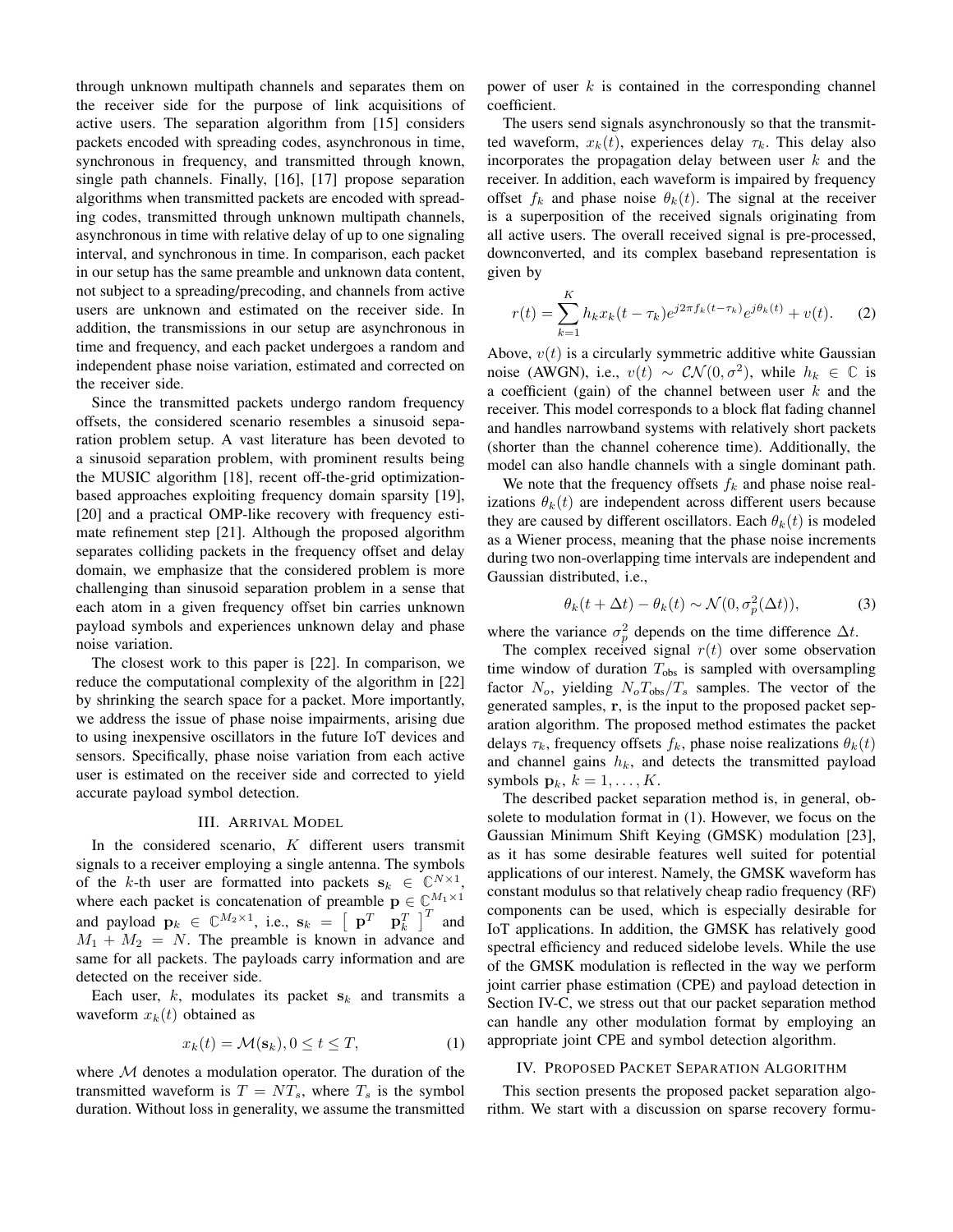lation of the problem and then proceed with a more detailed elaboration of the proposed algorithm.

# *A. Sparse Recovery Formulation*

Packets transmitted by different users likely differ in delay, or frequency offset, or both. Therefore, we specify a delayfrequency offset domain as

$$
\mathcal{S} = \mathcal{T} \times \mathcal{F} = \{ (\tau, f) : \tau \in [0, T_{\text{max}}], f \in [f_{\text{min}}, f_{\text{max}}] \}, (4)
$$

where  $T_{\text{max}}$ ,  $f_{\text{min}}$ ,  $f_{\text{max}}$  are, respectively, maximum delay, minimum and maximum frequency offset, all dependent upon a specific application. The range of delays  $T$  and frequency offsets  $\mathcal F$  are discretized to yield, respectively,  $\mathcal T_d$  and  $\mathcal F_d$ . The bin size chosen in each discretization depends on application, resolution properties of the employed preamble, and available computational resources. Overall, the discretized search space for the packet separation method is  $S_d = T_d \times F_d$ .

Packet collisions occur as a result of transmissions from only a small number of users in the IoT random access channel setting, and are thus described within a sparse recovery framework. Neglecting phase noise impairments in our problem setup for a moment, the received signal can be represented as a sparse and linear combination of atoms, where an atom is a waveform characterized with particular delay, frequency offset and payload symbols, while the coefficients in the linear combination are channel gains corresponding to active user. More formally,

$$
\mathbf{r} = \mathbf{A}\mathbf{h} + \mathbf{v},\tag{5}
$$

where columns (i.e., atoms) in  $A$  are obtained by modulating each possible combination of payload bits, appended to the fixed and known preamble, and applying each possible delay and frequency offset  $(\tau, f) \in S_d$ . Sparse vector h contains non-zero channel coefficients in the entries corresponding to active atoms, while v is the discretized noise vector.

The sparse recovery formulation has been utilized in other works on random access channel [6]–[9], [12], [13]. However, non-zero entries in an unknown sparse vector in those works are transmitted symbols of active users, while the columns of the sensing matrix depend on users' spreading codes and full knowledge of channels of all users available at the receiver. In addition, in case of asynchronous transmissions [24], atoms also encode possible delays. In comparison to those works, we consider a more realistic scenario where users' channels are not available at the receiver. This, in fact, gives rise to quite a different model (5) from the one considered in the referenced papers.

In principle, one may apply a sparse recovery algorithm to  $(5)$  to detect active atoms in **A** and, in turn, estimate delays, frequency offset and payloads, along with the corresponding channel coefficients. However, a closer look reveals that such an approach would suffer from a prohibitive computational complexity because the number of possible payload combinations for each  $(\tau, f)$  pair in  $\mathcal{S}_d$  is exponentially large. For example, a simple BPSK modulation yields  $2^{M_2}$  payload combinations for each  $(\tau, f)$ . Accounting for phase noise further exacerbates this issue.

To overcome the computational issue, we build upon [22] and extend it to handle transmissions with phase noise impairments. The crux of our algorithm lies in approximating model (5) with

$$
\mathbf{r} \approx \mathbf{A}' \mathbf{h}' + \mathbf{v},\tag{6}
$$

where a column in A', corresponding to a particular  $(\tau, f)$ , represents the most likely waveform that would be received if indeed there were a transmission with delay  $\tau$  and frequency offset  $f$ . That is, instead of considering all possible payload combinations for a given  $(\tau, f) \in S_d$ , and placing the corresponding waveforms into separate columns of A in (5), we estimate a single most likely waveform for each  $(\tau, f)$ . We note that in this formulation,  $h'$  is a shrunk version of  $h$ , and contains the same non-zero entries as h.

The proposed algorithm iteratively recovers collided packets using  $(6)$ , where the approximated sensing matrix  $A'$  is learned in each iteration. The details are elaborated in the following part.

#### *B. Packet Separation Algorithm*

To simplify the exposition, we describe the algorithm in the continuous time domain. However, in practice, upon the discretization of the received signal  $r(t)$  into r, all processing is done in the discrete time domain. The pseudo-code of the algorithm is given in Algorithm 1.

*1) Reduced-Complexity Learning of Sensing Matrix:* To avoid determining the most likely waveform for each  $(\tau, f) \in$  $S_d$ , a matched filter bank (MFB) is implemented to indicate relevant  $(\tau, f)$  bins for a packet search. That is, for each  $(\tau, f)$  bin from the set of bins containing the location of the MFB peak  $(\hat{\tau}_0, \hat{f}_0)$ , and a certain number of surrounding bins, we detect what the transmitted symbols would be if a packet were indeed located at that  $(\tau, f)$  bin, and estimate the corresponding waveform. This essentially results in estimates of the relevant atoms in  $A'$ .

Specifically, the received signal  $r(t)$  is processed through the MFB, where the impulse response of each filter is the preamble waveform, tuned to a specific frequency offset from  $\mathcal{F}_d$ . Denoting with  $p(t)$  the modulated waveform of the preamble, the template of a filter in the MFB, turned to a particular frequency  $f \in \mathcal{F}_d$ , is given by

$$
p_f(t) = p(t)e^{j2\pi ft}, 0 \le t \le T_1.
$$
 (7)

The location of the MFB output magnitude is given by

$$
(\hat{\tau}_0, \hat{f}_0) = \arg \max_{(t, f) \in \mathcal{S}_d} |r(t) \star p_f(-t)|,
$$
 (8)

where  $\star$  denotes the convolution. The set of  $(\tau, f)$  bins around  $(\hat{\tau}_0, \hat{f}_0)$ , relevant for a packet search is identified as

$$
\mathcal{N}(\hat{\tau}_0, \hat{f}_0) = \{(\tau, f) : |\tau - \hat{\tau}_0| \le \bar{T}, |f - \hat{f}_0| \le \bar{F}\},\qquad(9)
$$

where  $\overline{T}$  and  $\overline{F}$  specify the size of the search area. These values are chosen based on application, desired accuracy, employed preamble, and expected arrival scenario.

In the following, we determine most likely payload symbols for each  $(\tau, f) \in \mathcal{N}(\hat{\tau}_0, \hat{f}_0)$ . Specifically, if a packet has delay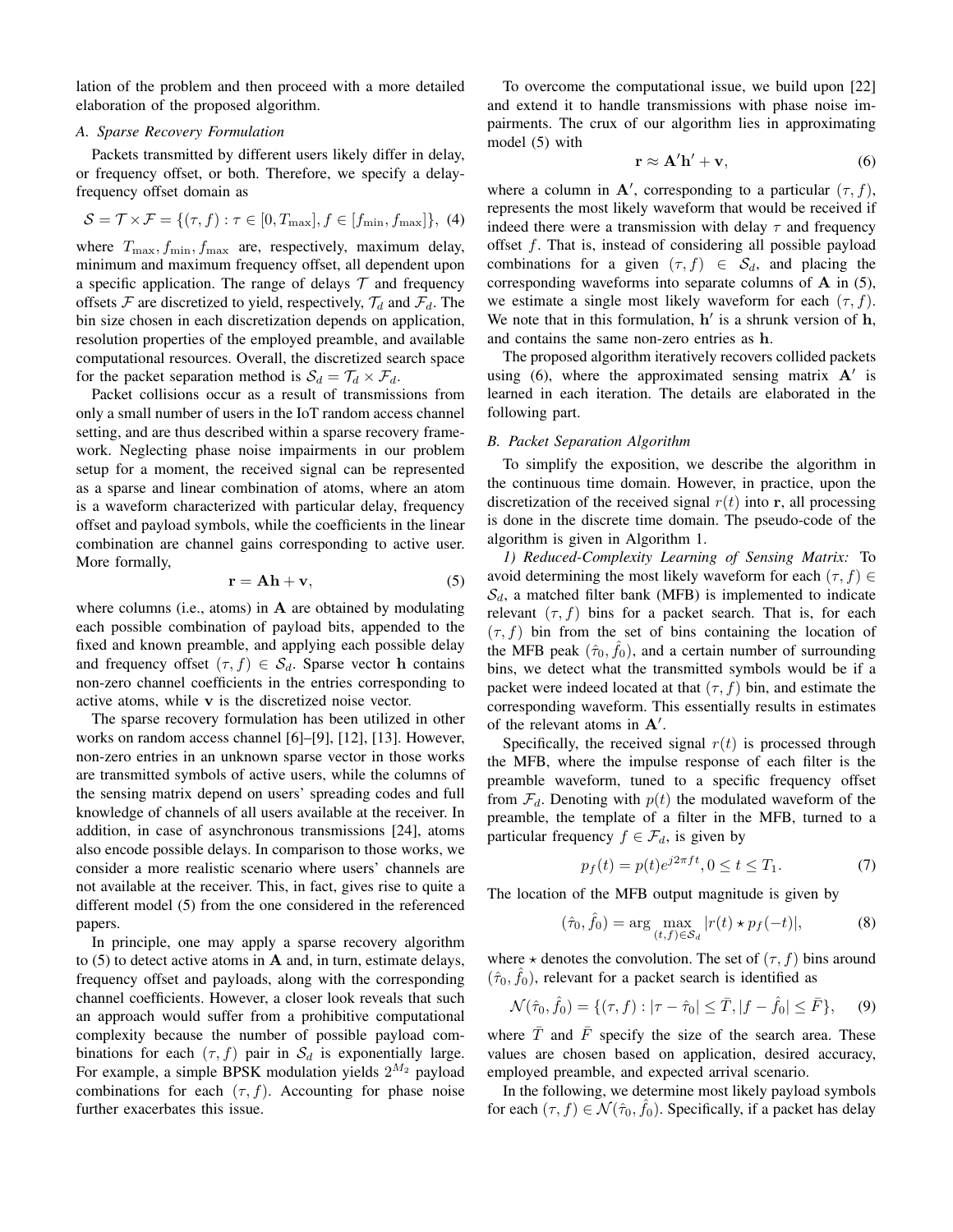$\tau$ , the portion of the received signal  $r(t)$  containing that packet is

$$
r_{\tau}(t) = r(t + \tau) \mathbb{1}_{[0,T]}(t), 0 \le t \le T,
$$
 (10)

where  $\mathbb{1}_{[t_1,t_2]}(t)$  is 1, if  $t_1 \leq t \leq t_2$ , and zero otherwise. Similarly, if this packet has frequency offset f,  $r_\tau(t)$  is frequency compensated to yield

$$
\tilde{r}_{\tau,f}(t) = r_{\tau}(t)e^{-j2\pi ft}, 0 \le t \le T.
$$
\n(11)

Assuming the power of the interfering packets is relatively small, the compensated signal  $\tilde{r}_{\tau,f}(t)$  effectively contains the considered (hypothesized) packet, impaired by carrier phase noise, block flat fading channel and AWGN noise. This signal is input to a block which jointly performs CPE, estimation of channel coefficient and GMSK demodulation to yield, respectively, the estimates of carrier phase noise  $\theta_{\tau,f}(t)$ , channel coefficient  $\hat{h}_{\tau,f}$ , and payload symbols  $\hat{\mathbf{p}}_{\tau,f}$ . This joint estimation is outlined in IV-C.

Once the most likely payload symbols corresponding to a hypothesized transmission at  $(\tau, f)$  are determined, we estimate the corresponding waveform. Specifically, assuming payload symbols  $\hat{\mathbf{p}}_{\tau,f}$  were transmitted with delay  $\tau$ , frequency offset f and phase noise  $\hat{\theta}_{\tau,f}(t)$ , the received waveform would be, up to a channel coefficient, given by

$$
z_{\tau,f}(t) = \mathcal{M}([\mathbf{p}^T \hat{\mathbf{p}}_{\tau,f}^T]^T) e^{j2\pi ft} e^{j\hat{\theta}_{\tau,f}(t)}, 0 \le t \le T. \tag{12}
$$

The discretized version of this waveform is a column in  $A'$ , corresponding to the considered  $(\tau, f) \in \mathcal{N}(\hat{\tau}_0, \hat{f}_0)$ .

*2) Packet Recovery:* Upon learning the relevant atoms in A', standard steps from greedy sparse recovery algorithms, such as matching pursuit (MP) or orthogonal MP (OMP), are applied for packet recovery and residual signal update. Specifically, a packet is recovered by maximizing an objective function given as a cross-correlation between the received segment  $r_{\tau}(t)$  and  $z_{\tau,f}(t)$ , i.e.,

$$
J(\tau, f) = \int_0^T r_\tau(t) z_{\tau, f}^*(t) dt,
$$
\n(13)

where the integral above is effectively an inner product between the corresponding vectors in the discrete time domain. The delay and frequency offset of the recovered packet are obtained as

$$
(\hat{\tau}, \hat{f}) = \arg\max_{(\tau, f)} J(\tau, f), \tag{14}
$$

where the search is done over the set  $\mathcal{N}(\hat{\tau}_0, \hat{f}_0)$ . The payload symbols, phase noise and channel coefficient corresponding to the estimated pair  $(\hat{\tau}, \hat{f})$  are already determined in the joint CPE and GMSK demodulation step. They are indexed with  $(\hat{\tau}, \hat{f})$  and are, respectively,  $\hat{\mathbf{p}}_{\hat{\tau}, \hat{f}}, \hat{\theta}_{\hat{\tau}, \hat{f}}(t)$  and  $\hat{h}_{\hat{\tau}, \hat{f}}$ .

*3) Residual Signal Update:* The procedure described in the previous parts recovers a single packet. The contribution of that packet to the received signal  $r(t)$  is given by

$$
r_{\hat{\tau},\hat{f}}(t) = \hat{h}_{\hat{\tau},\hat{f}} \mathcal{M}([\mathbf{p}^T \hat{\mathbf{p}}_{\hat{\tau},\hat{f}}^T]^T) e^{j2\pi \hat{f} t} e^{j\hat{\theta}_{\hat{\tau},\hat{f}}(t)}, 0 \le t \le T.
$$
\n(15)

The contribution of the recovered packet to the received signal is removed from the received signal to obtain a residual signal

$$
\tilde{r}(t) = r(t) - r_{\hat{\tau}, \hat{f}}(t - \hat{\tau}) \mathbb{1}_{[\hat{\tau}, T + \hat{\tau}]}(t), 0 \le t \le T. \tag{16}
$$

The residual signal is then processed using the steps described in Sections IV-B1 and IV-B2, where it is treated as a received signal. Notably, the residual signal update from (16) resembles that of the MP approach. Alternatively, the OMP-like residual signal update can be used and is expected to perform better at the expense of increased computational complexity.

The packet separation method continues as an iterative process, where each iteration recovers one packet. The iterations continue until some stopping criterion is satisfied, for example, when the power of the residual signal falls below some threshold dependent on the AWGN noise variance. Alternatively, if Cyclic Redundancy Check (CRC) is part of the transmitted packet, it is used to check if the detected symbols are correct. In that case, the recovery proceeds to next iteration as long as the most recently detected packet passes the CRC.

# *C. Joint Carrier Phase Estimation and Payload Detection*

As already pointed out, the estimation of the carrier phase noise and channel coefficient, as well as payload symbol detection are all performed jointly. The input signal to this block is  $\tilde{r}_{\tau,f}(t)$ , evaluated in (11), and we assume it contains a single, frequency compensated packet. The joint CPE and payload detection is performed in three processing steps, outlined in this part.

First, known preamble waveform  $p(t)$ ,  $0 \le t \le T_1$ , is utilized to estimate the phase noise corresponding to the preamble segment of the received signal. Without delving into the details, the phase information is contained in [25]

$$
u(t) = \left[\tilde{r}_{\tau,f}(t)\mathbb{1}_{[0,T_1]}(t)\right]p^*(t). \tag{17}
$$

The signal  $u(t)$  is processed through a moving average (MA) filter of certain length. The phase estimate  $\theta_{\tau,f}(t)$ ,  $0 \le t \le T_1$ , is obtained after taking the angle argument of the MA filter output and performing the angle unwrapping operation.

Second, the estimated phase noise corresponding to the preamble part is used to compensate  $\tilde{r}_{\tau,f}(t)$  to yield

$$
\tilde{r}'_{\tau,f}(t) = \left[ \tilde{r}_{\tau,f}(t) \mathbb{1}_{[0,T_1]}(t) \right] e^{-j\hat{\theta}_{\tau,f}(t)}, 0 \le t \le T_1. \tag{18}
$$

The channel coefficient is then estimated from  $\tilde{r}^{\prime}_{\tau,f}(t)$  and preamble waveform  $p(t)$  using the least squares (LS) fit.

Finally, the phase noise of the payload part is estimated blindly using the approach proposed in [25]. Essentially, the method applies a phase noise estimate corresponding to a certain symbol period to compensate received signal at the following symbol period, detects the symbol upon phase noise compensation, and re-estimates the corresponding phase noise. In addition, phase noise estimates of a certain number of consecutive symbols are filtered using moving average (MA) filter in order to reduce phase estimation error. In comparison to the original CPE method from [25], which is designed for memory-less modulation formats, we extend it to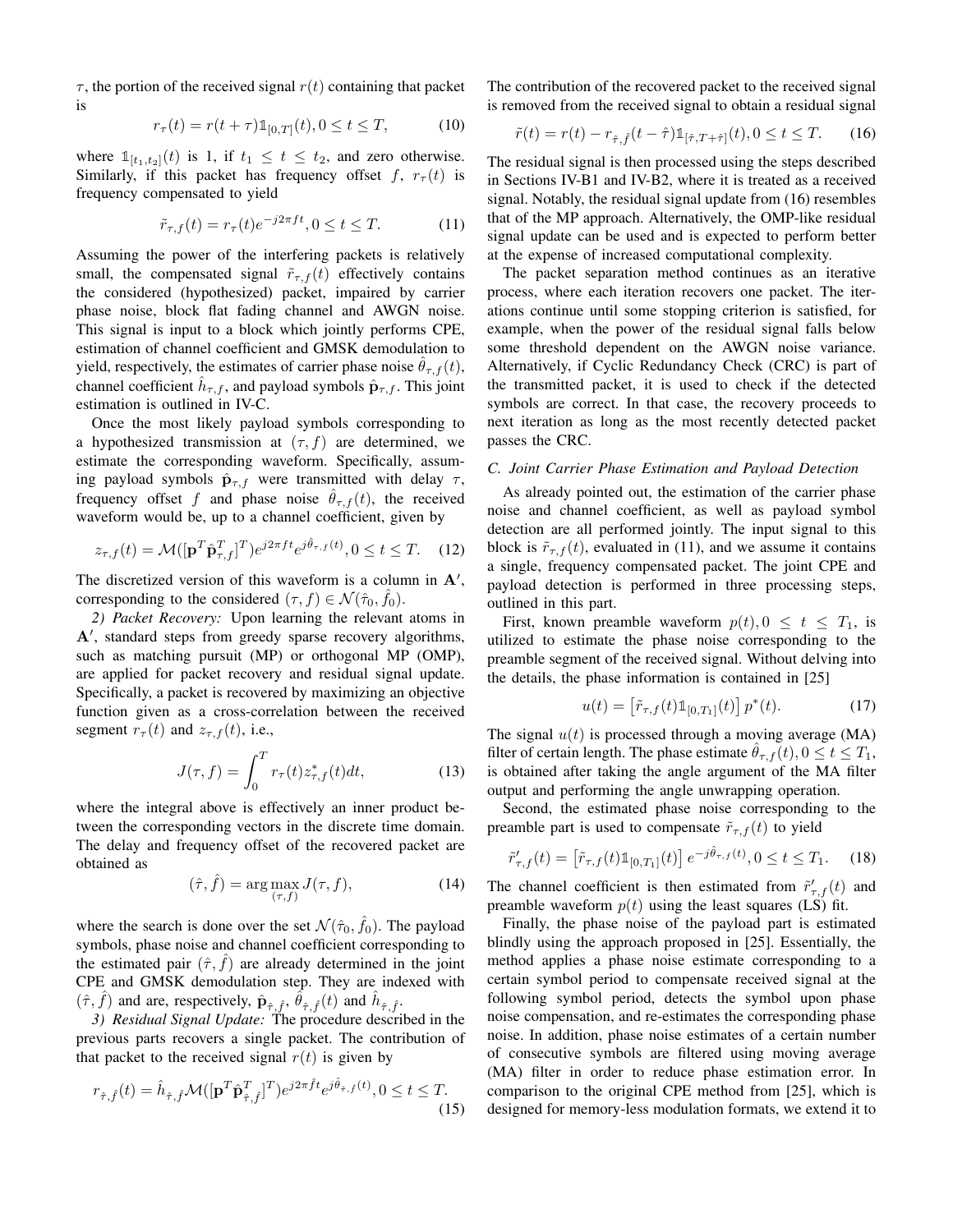Algorithm 1: Packet Separation Algorithm

| <b>Require:</b> Received signal $r(t)$                                                                   |
|----------------------------------------------------------------------------------------------------------|
| Initialize search space $S$ as in (4)                                                                    |
| Initialize MFB as in (7)                                                                                 |
| Initialize residual signal $\tilde{r}(t) = r(t)$                                                         |
| <b>for</b> $i = 1, 2, , K$ <b>do</b>                                                                     |
| Process $\tilde{r}(t)$ through the MFB.                                                                  |
| Find coarse estimates $\hat{\tau}_0$ and $\hat{f}_0$ as in (8)                                           |
| Define search area $\mathcal{N}(\hat{\tau}_0, \hat{f}_0)$ as in (9)                                      |
| for $(\tau, f) \in \mathcal{N}(\hat{\tau}_0, \hat{f}_0)$ do                                              |
| Extract received portion $r_{\tau}(t)$ as in (10)                                                        |
| Compensate freq. offset to obtain $\tilde{r}_{\tau,f}(t)$ as in (11)                                     |
| Estimate $\hat{\theta}_{\tau,f}(t)$ and $\hat{h}_{\tau,f}$ , and detect $\hat{\mathbf{p}}_{\tau,f}$ from |
| $\tilde{r}_{\tau,f}(t)$ as outlined in Section IV-C                                                      |
| Evaluate $z_{\tau,f}(t)$ as in (12)                                                                      |
| Evaluate objective function $J(\tau, f)$ as in (13)                                                      |
| end for                                                                                                  |
| Find $\hat{\tau}^{(i)}$ , $\hat{f}^{(i)} = \arg \max_{\tau, f} J(\tau, f)$                               |
| Detected payload symbols $\hat{\mathbf{p}}^{(i)} = \hat{\mathbf{p}}_{\hat{\tau}^{(i)}, \hat{f}^{(i)}}$   |
| Find residual $\tilde{r}(t)$ as in (16)                                                                  |
| end for                                                                                                  |
| <b>return</b> Parameters and symbols of the collided packets                                             |

handle formats with memory, such as the GMSK modulation. Towards that end, a symbol-by-symbol GMSK detection is required and we employ the optimum detection described in [23]. However, any other sub-optimum and computationally less demanding GMSK detection can also be used.

#### V. SIMULATION RESULTS

The proposed algorithm is validated with Monte-Carlo simulations where we consider an arrival scenario consisting of two packets. Since separating two packets that have fairly different delays and frequency offsets is relatively easy, to validate the algorithm, the two packets in our scenario completely overlap in time so that their delays are  $\tau_1 = \tau_2 = 7$ . The normalized frequency offset of one packet, referred to as Packet 1, is  $f_1' = f_1 T_s = 6.5 \times 10^{-4}$ , while two different cases for the normalized frequency offset of the other packet, referred to as Packet 2, are considered,  $f'_2 = 0.05$  and  $f'_2 = 0.025$ . The received power of Packet 1 is 0 dB and the AWGN variance is  $-15$  dB. The power of Packet 2 is subject to a sweep from 0 dB down to  $-10$  dB, so that the power ratio of the two packets,  $P_1/P_2$ , changes from 0 dB to 10 dB.

Each packet in our study consists of the same and known 32-bit preamble and an unknown 192-bit payload. The payload bits for each packet are generated uniformly at random, appended to the preamble and modulated using the IoT-friendly GMSK modulation with memory, with bandwidth−symbol duration product  $BT_s = 0.5$  and oversampling rate of 4. The phase noise is independent across packets and along each packet follows a Wiener process with  $\sigma_p = 1^{\circ}$  per symbol. The channel coefficients corresponding to each packet have independent, uniformly distributed phase, while their magnitude depends on the desired received packet power.

The received signal is the input to the described packet separation algorithm. The algorithm is run two iterations so that it recovers two packets and outputs detected payload bits and estimated parameters (delays, frequency offsets, channel coefficients and phase noise waveforms). The normalized frequency offset domain contains 251 bins spanning from −0.1 to 0.1, while the resolution of the delay domain is equal to the sampling period (1/4 of the symbol duration). The grid search area in (9) is specified with  $\overline{T} = 1$  and  $\overline{F} = 15$ .

As a performance metric, we measure bit and packet error rate (BER and PER) of each packet. As benchmarks, we simulate the performance of the successive interference cancellation (SIC) and maximum likelihood (ML) joint detection (i.e., Viterbi algorithm) with perfect knowledge of the packets' delays, frequency offsets, channel coefficients and phase noise realizations, respectively referred to as the SIC and ML bound. The averaging in all three schemes is done over 1,000 Monte-Carlo runs (so that the minimum measurable BER and PER are, respectively,  $5.2 \times 10^{-6}$  and  $10^{-3}$ ). Each simulation run has different realization of the AWGN, phase noise in each packet, and phases of channel coefficients.

The BER's and PER's of the two packets are shown in Figures 1, 2, 3 and 4, for  $f'_2 = 0.05$ , and in Figures 5, 6, 7 and 8, for  $f_2' = 0.025$ . As can be seen, the BER and PER performance of Packet 1 detection exhibit insignificant degradation compared to the SIC bound in both considered cases, and no bit error has been observed for  $P_1/P_2$  above 5dB in all cases. Also, the BER and PER corresponding to Packet 2 are fairly close to the SIC bound for  $f_2' = 0.05$ , indicating that the proposed algorithm fairly accurately estimates packets' parameters. As the two packets get closer in the frequency offset domain when  $f_2' = 0.025$ , the BER and PER performance of Packet 2 detection deteriorate, however is still relatively close to the SIC bound over a number of  $P_1/P_2$  points. The largest deterioration happens at  $P_1/P_2$  of around 5 – 6dB. A closer examination reveals that in this regime, the errors of phase noise estimation of Packet 1, even though not large to impact payload detection of Packet 1, occasionally cause inaccuracies in the residual signal (that should contain only Packet 2) that, in turn, yields completely wrong localization of Packet 2 in the delay-frequency offset domain. Approaches to overcome this issue will be sought for in our future research.

#### VI. CONCLUSION

An IoT scenario where multiple users asynchronously transmit packets over a shared channel causing packet collisions on the receiver side is considered in this paper. Each packet consists of known and common preamble, and information bearing payload. The signal from each user is impaired with frequency offset and carrier phase noise, and is transmitted through a block flat fading channel. The described packet separation algorithm estimates the parameters of the colliding packets (i.e., relative delays, frequency offsets, phase noise realizations and channel coefficients) and detects their payload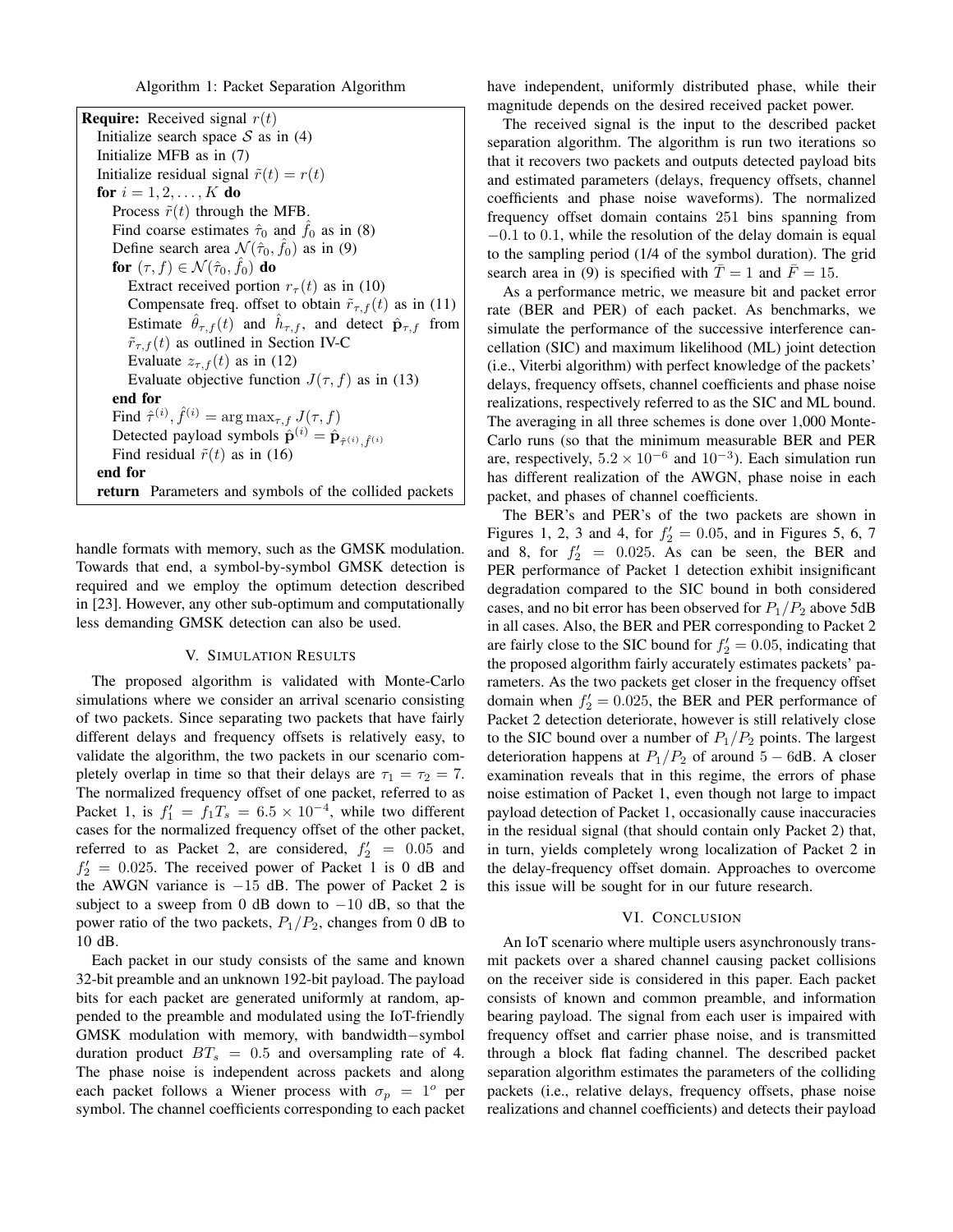

Fig. 1: BER of Packet 1 for  $f_1' = 6.5 \times 10^{-4}$  and  $f_2' = 0.05$ . Fig. 4: PER of Packet 2 for  $f_1' = 6.5 \times 10^{-4}$  and  $f_2' = 0.05$ .



Fig. 2: BER of Packet 2 for  $f_1' = 6.5 \times 10^{-4}$  and  $f_2' = 0.05$ .







Fig. 5: BER of Packet 1 for  $f_1' = 6.5 \times 10^{-4}$  and  $f_2' = 0.025$ .



Fig. 3: PER of Packet 1 for  $f_1' = 6.5 \times 10^{-4}$  and  $f_2' = 0.05$ . Fig. 6: BER of Packet 2 for  $f_1' = 6.5 \times 10^{-4}$  and  $f_2' = 0.025$ .